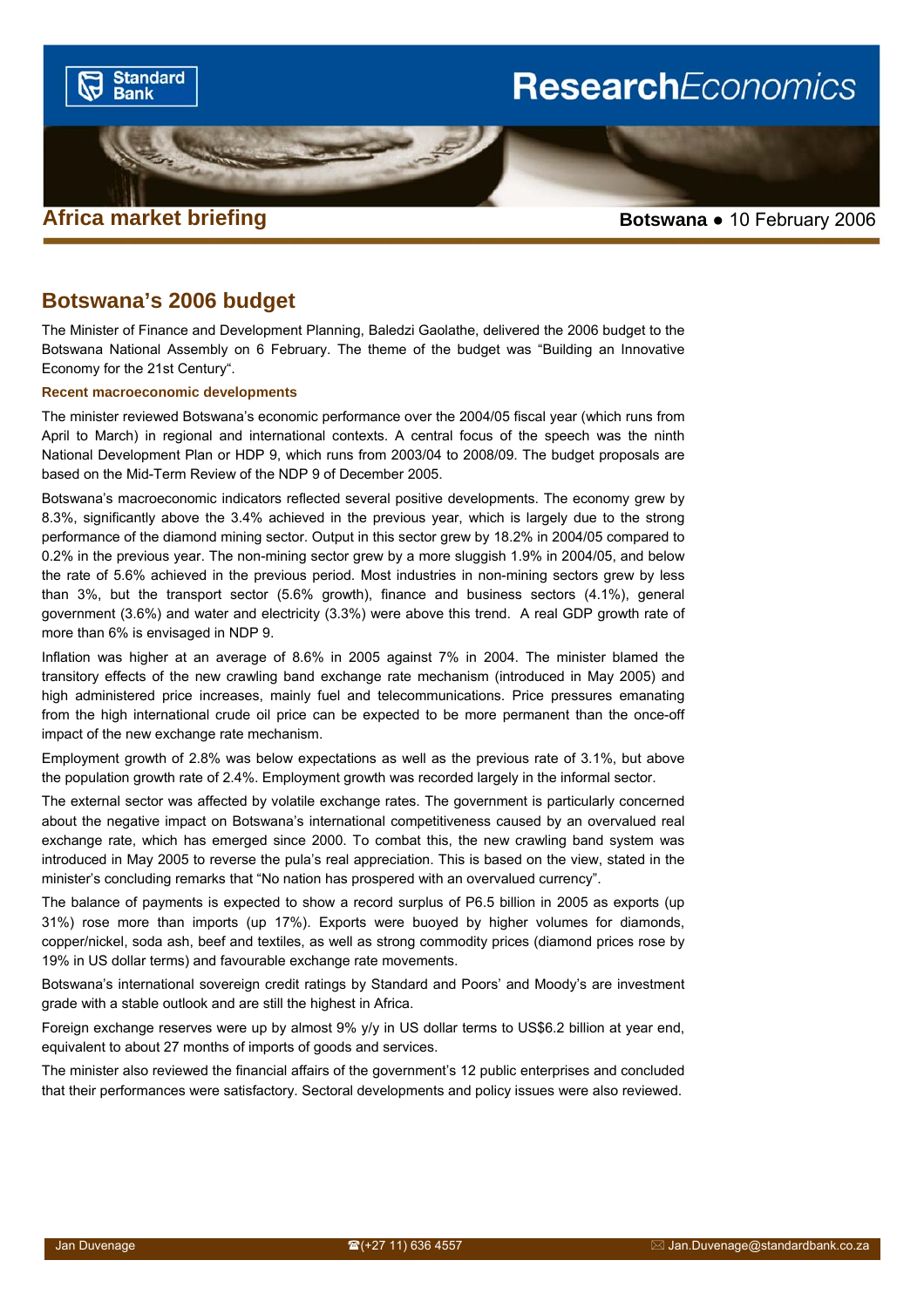

#### **2004/05 budget performance**

The 2004/05 budget showed a surplus of P574 million, even though a large deficit was projected in the revised estimates. Revenue surprised on the upside as diamond prices rose by a fifth and expenditure was lower than planned.

#### **Revised budget estimates for 2005/06**

The revised budget figures for 2005/06 show a significantly larger budget surplus of P1.58 billion compared to a balanced budget figure of P112 million. The increased surplus emanates from higher estimated diamond output and prices, and a weaker currency. Expenditure on development is expected to fall by P332 million as a result of capacity constraints.

## **Budget proposals for 2006/07**

The main budget proposals are set out below. Although mineral revenue is expected to grow by about 5%, a final payment by the Southern African Customs Union (under the old agreement) to the fiscus will result in customs and excise recording the largest percentage increase.

|                            | <b>Pula billion</b> | % of budget |
|----------------------------|---------------------|-------------|
| <b>Revenue and grants</b>  | 24.14               |             |
| - Mineral revenue          | 11.39               | 47.2%       |
| - Customs and excise       | 5.30                | 22.0%       |
| - Non-mineral income taxes | 2.92                | 12.1%       |
| - Value added tax          | 2.12                | 8.8%        |
| - Other revenue            | 2.41                | 10.0%       |
| <b>Expenditure</b>         | 22.64               |             |
| - Recurrent                | 16.84               | 74.4%       |
| - Development              | 5.80                | 25.6%       |
| <b>Surplus</b>             | 1.50                |             |

Several changes in fiscal legislation were announced. Company tax will be simplified and a single company tax will be adopted. Personal income tax rates were lightened and the tax-free threshold increased to P30 000 from P25 000, whereas the maximum personal tax rate will kick in at P120 000 rather than P100 000. Changes were made to withholding tax and residents will now also be subject to a 10% withholding tax on interest received from certain sources if it exceeds P1 000 per quarter.

Capital markets will also be affected by new legislation, which is intended to clarify tax implications on the disposal of shares and debentures. Changes proposed should increase trading volumes on the Botswana Stock Exchange. Additional VAT exemptions were also announced as well as other changes in various categories.

The overall purpose of the changes is a streamlining rather than a radical overhaul of the tax system. The government is in the "enviable" position of having a fiscal surplus; there are capacity constraints and implementation bottlenecks on the expenditure side, rather than a revenue shortfall. This gives the government the freedom and opportunity to focus expenditure to create the required capacity and eliminate constraints.

### **Conclusion**

The minister said that growth-enhancing strategies will be focused on the allocation of expenditure on projects with high social returns, the elimination of administrative obstacles to investment, maintaining a competitive exchange rate and improving productivity. Also, the government's adherence to fiscal prudence will ensure sustainability, which could be interpreted to mean that government activities will not crowd out private sector initiatives. This is enshrined in the so-called Fiscal Rule, which stipulates that total government expenditure must not exceed 40% of GDP. There is a further aim that development expenditure should rise to 30% of total expenditure, from the current 25%, thus reducing recurrent expenditure.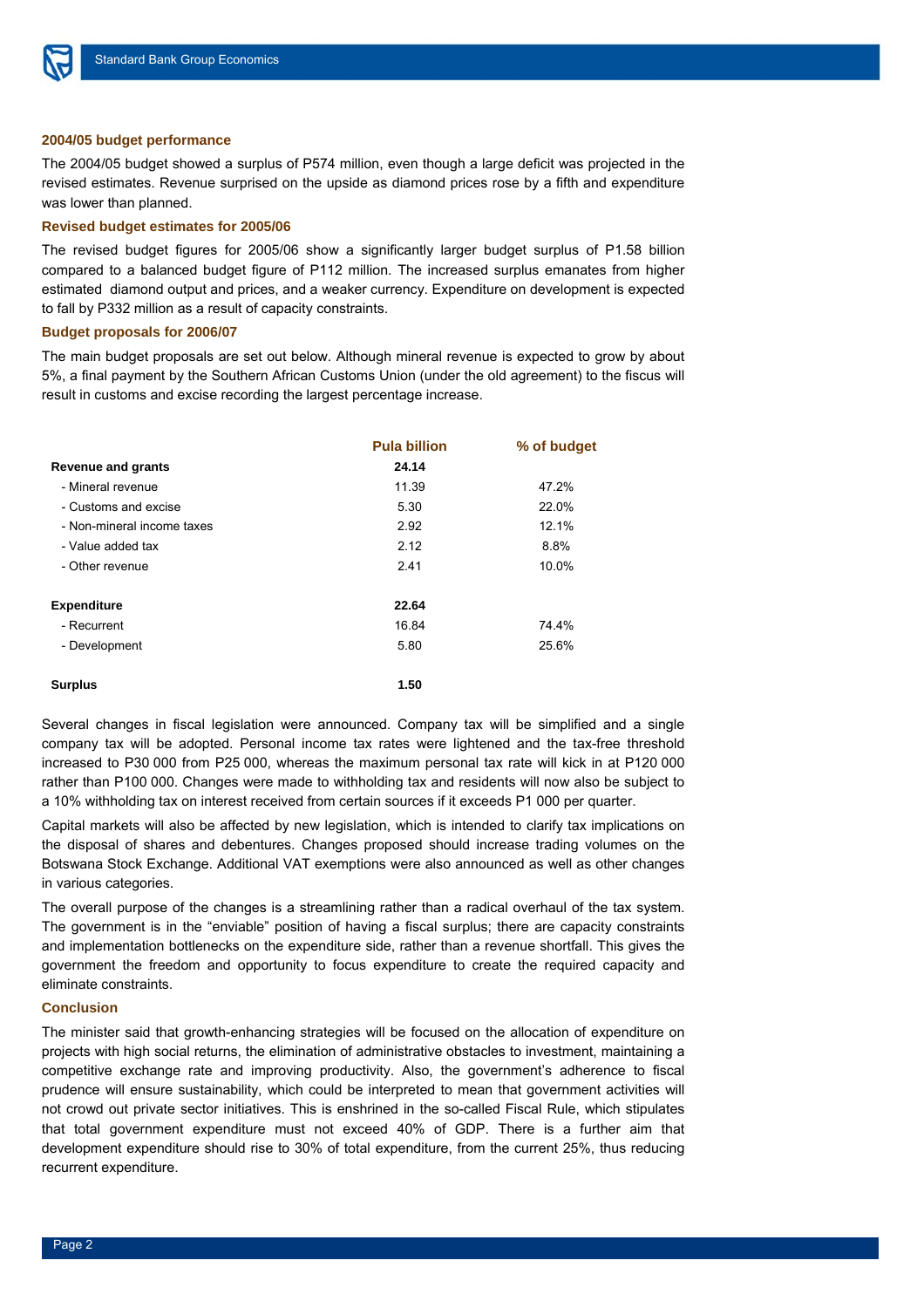Botswana enjoys a stable macroeconomic environment and its financial architecture is well developed in a regional context. Confidence in the country's financial system and currency was recently affirmed when the African Development Bank issued a pula-denominated bond of P300 million (one-year maturity) and the European Investment Bank one of P500 million (five-year maturity) at the end of 2005.

Economic diversification is essential for Botswana's future economic growth – and the government is acutely aware of this imperative. Significantly, productivity growth is part of the government's long-term economic growth plan. This is evident from the Bank of Botswana's *Annual Report 2004,* which contains an analysis of the importance of productivity growth for long-term economic growth and elevating the standard of living for the countries' citizens. In his budget speech the minister also underscored the importance of productivity as a driver of growth.

The slow pace of diversification and high HIV/Aids infection rates are the two main constraints on the country's future economic development.